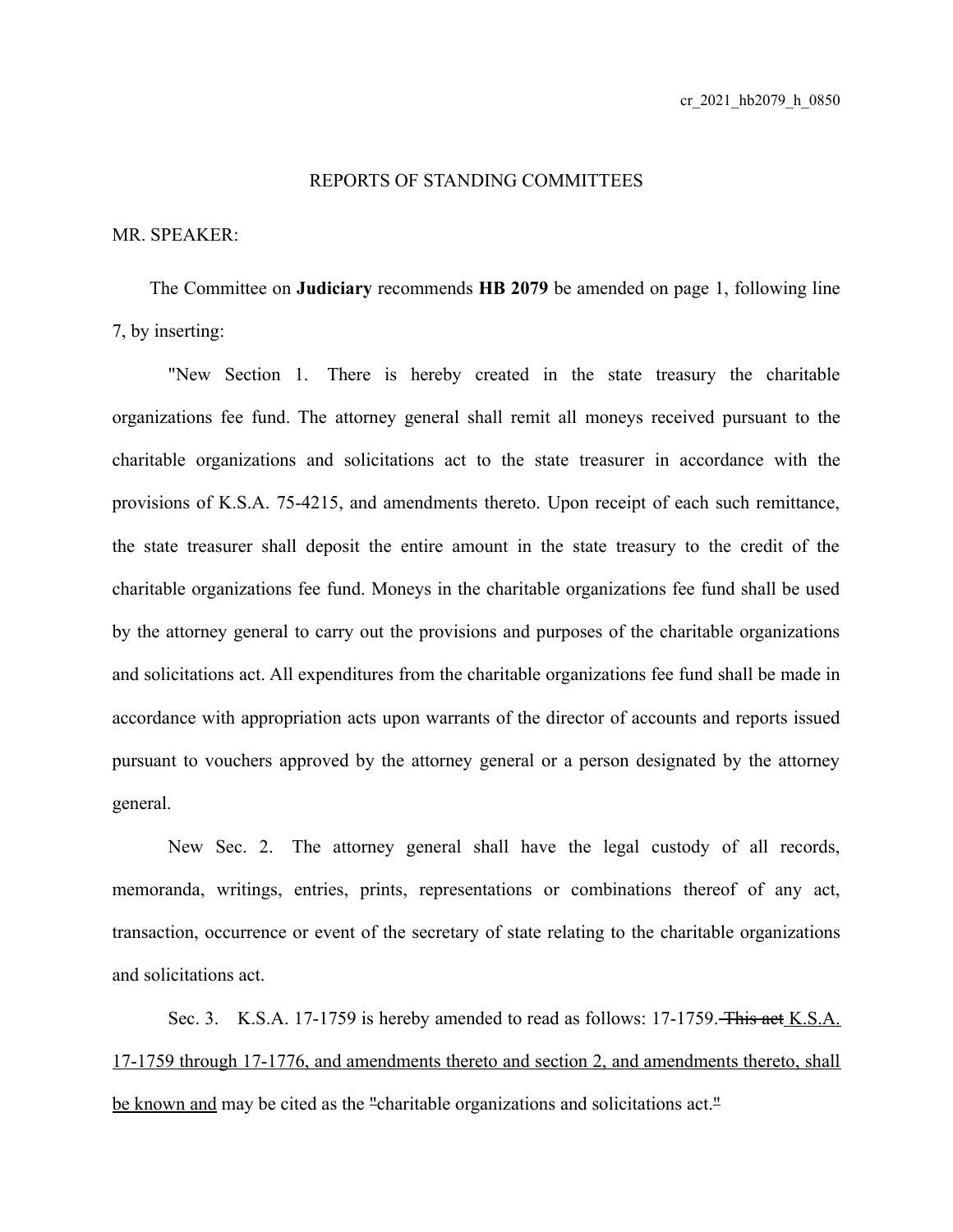Sec. 4. K.S.A. 2020 Supp. 17-1762 is hereby amended to read as follows: 17-1762. The following persons shall not be required to register with the secretary of state attorney general:

(a) State educational institutions under the control and supervision of the state board of regents, unified school districts, educational interlocals, educational cooperatives, area vocational-technical schools, all educational institutions that are accredited by a regional accrediting association or by an organization affiliated with the national commission of accrediting, any foundation having an established identity with any of the aforementioned educational institutions, any other educational institution confining its solicitation of contributions to the student body, alumni, faculty and trustees of such institution, and their families, or a library established under the laws of this state, provided that the annual financial report of such institution or library shall be filed with the attorney general;

(b) fraternal, patriotic, social, educational, alumni organizations and historical societies when solicitation of contributions is confined to their membership. This exemption shall be extended to any subsidiary of a parent or superior organization exempted by this subsection where such solicitation is confined to the membership of the subsidiary, parent or superior organization;

(c) persons requesting any contributions for the relief or benefit of any individual, specified by name at the time of the solicitation, if the contributions collected are turned over to the named beneficiary, first deducting reasonable expenses for costs of banquets, or social gatherings, if any, provided all fund raising fundraising functions are carried on by persons who are unpaid, directly or indirectly, for such services;

(d) any charitable organization—which that does not intend to solicit and receive and does not actually receive contributions in excess of \$10,000 during such organization's tax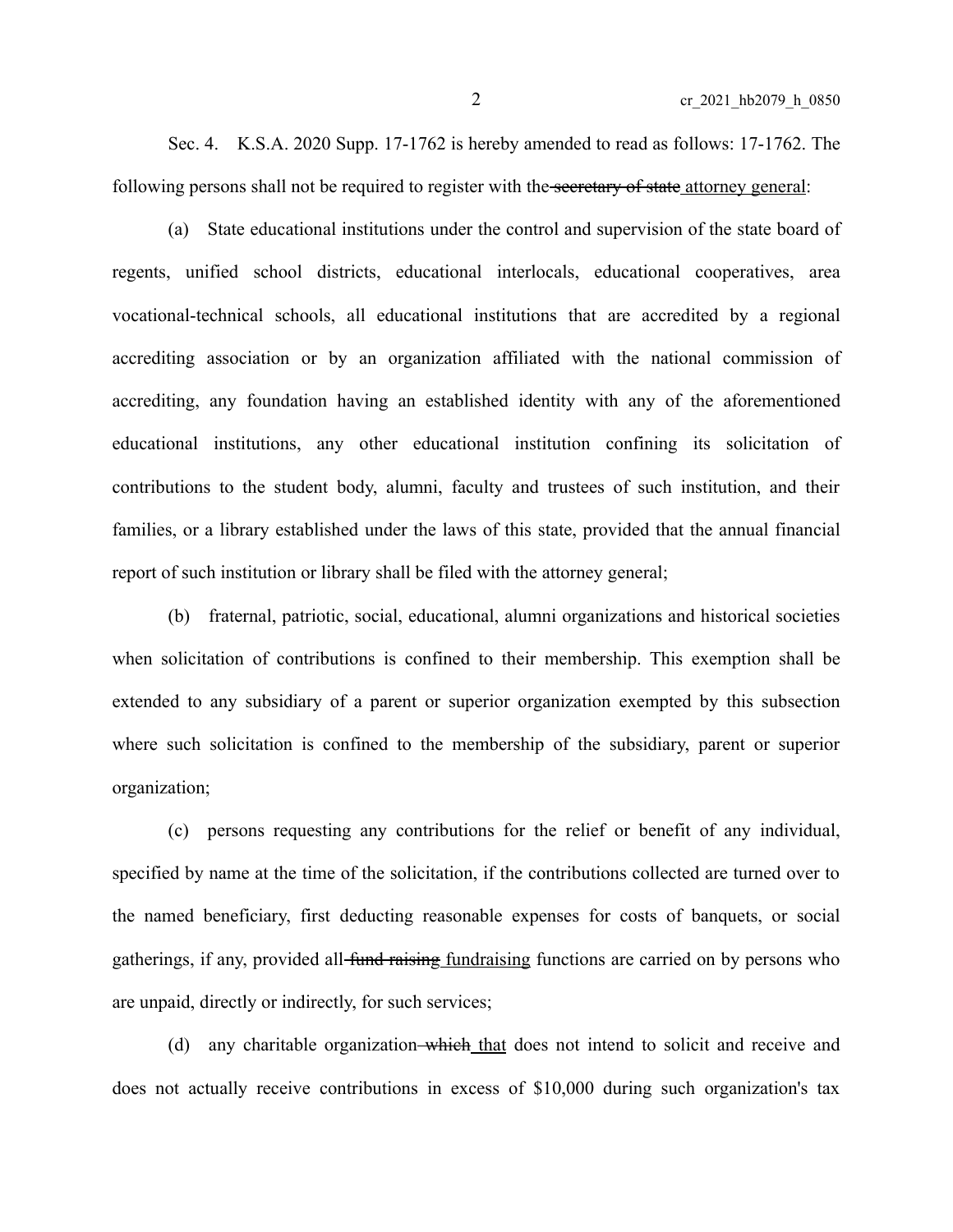period, as defined by K.S.A. 17-7501, and amendments thereto, if all of such organization's fundraising fundraising functions are carried on by persons who are unpaid for such services. However, If the gross contributions received by such charitable organization during any such tax period is in excess of \$10,000, such organization, within 30 days after the end of such tax period, shall register with the secretary of state attorney general as provided in K.S.A. 17-1763, and amendments thereto;

(e) any incorporated community chest, united fund, united way or any charitable organization receiving an allocation from an incorporated community chest, united fund or united way;

(f) a bona fide organization of volunteer firemen, or a bona fide auxiliary or affiliate of such organization, if all fund-raising fundraising activities are carried on by members of such organization or an affiliate thereof and such members receive no compensation, directly or indirectly, therefor;

(g) any charitable organization operating a nursery for infants awaiting adoption if all fund-raising fundraising activities are carried on by members of such an organization or an affiliate thereof and such members receive no compensation, directly or indirectly, therefor;

(h) any corporation established by the federal congress that is required by federal law to submit annual reports of such corporation's activities to congress containing itemized accounts of all receipts and expenditures after being duly audited by the department of defense or other federal department;

(i) any girls' club which that is affiliated with the girls' club of America, a corporation chartered by congress, if such an affiliate properly files the reports required by the girls' club of America and that the girls' club of America files with the government of the United States the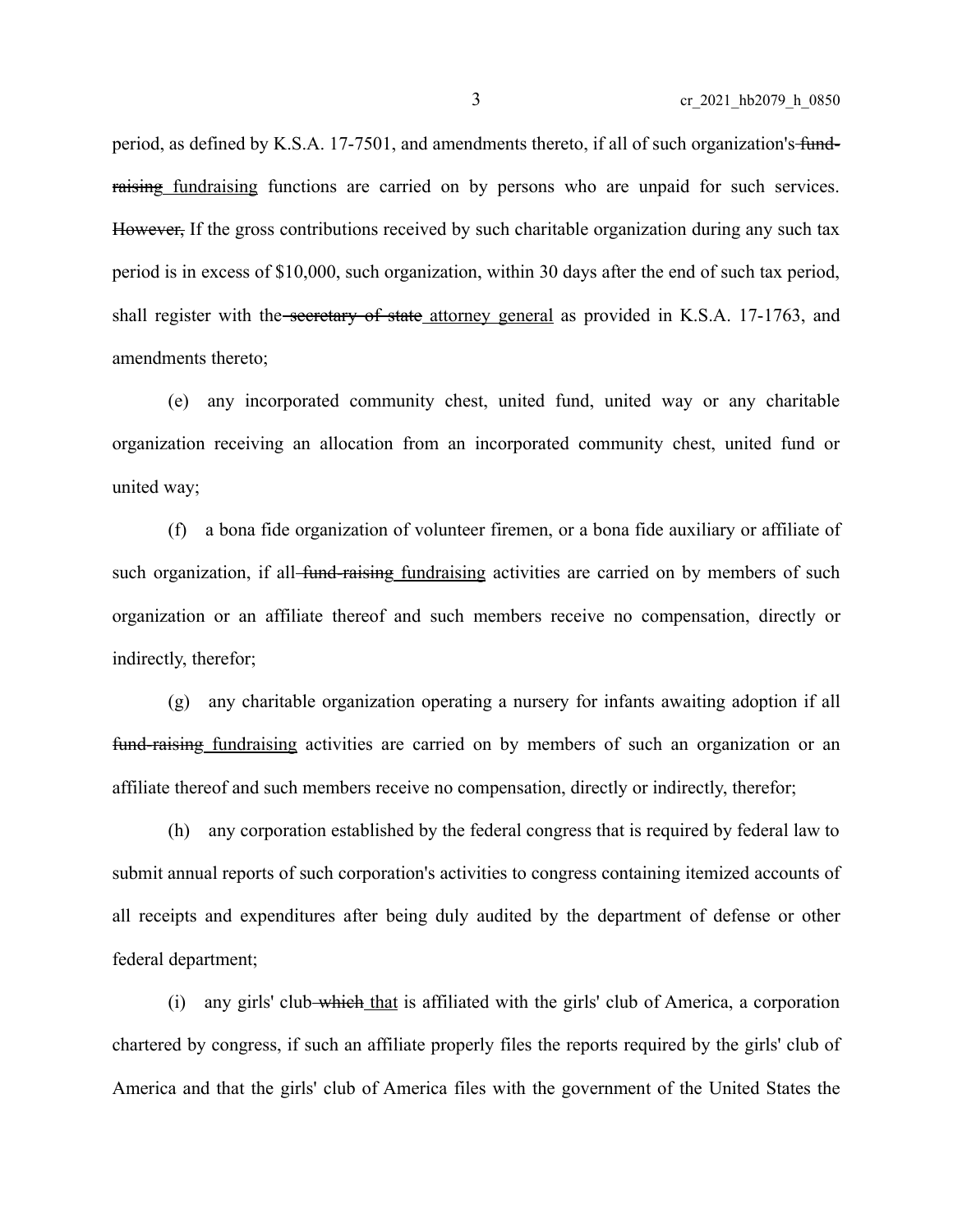reports required by such federal charter;

(i) any boys' club which that is affiliated with the boys' club of America, a corporation chartered by congress, if such an affiliate properly files the reports required by the boys' club of America and that the boys' club of America files with the government of the United States the reports required by such federal charter;

(k) any corporation, trust or organization incorporated or established for religious purposes, or established for charitable, hospital or educational purposes and engaged in effectuating one or more of such purposes, that is affiliated with, operated by or supervised or controlled by a corporation, trust or organization incorporated or established for religious purposes, or to any other religious agency or organization which serves religion by the preservation of religious rights and freedom from persecution or prejudice or by fostering religion, including the moral and ethical aspects of a particular religious faith;

(l) the boy scouts of America and the girl scouts of America, including any regional or local organization affiliated therewith;

(m) the young men's christian association and the young women's christian association, including any regional or local organization affiliated therewith;

(n) any licensed medical care facility which that is organized as a nonprofit corporation under the laws of this state;

(o) any licensed community mental health center or licensed mental health clinic;

(p) any licensed community center for people with intellectual disability and its affiliates as determined by the Kansas department for aging and disability services;

(q) any charitable organization of employees of a corporation whose principal gifts are made to an incorporated community chest, united fund or united way, and whose solicitation is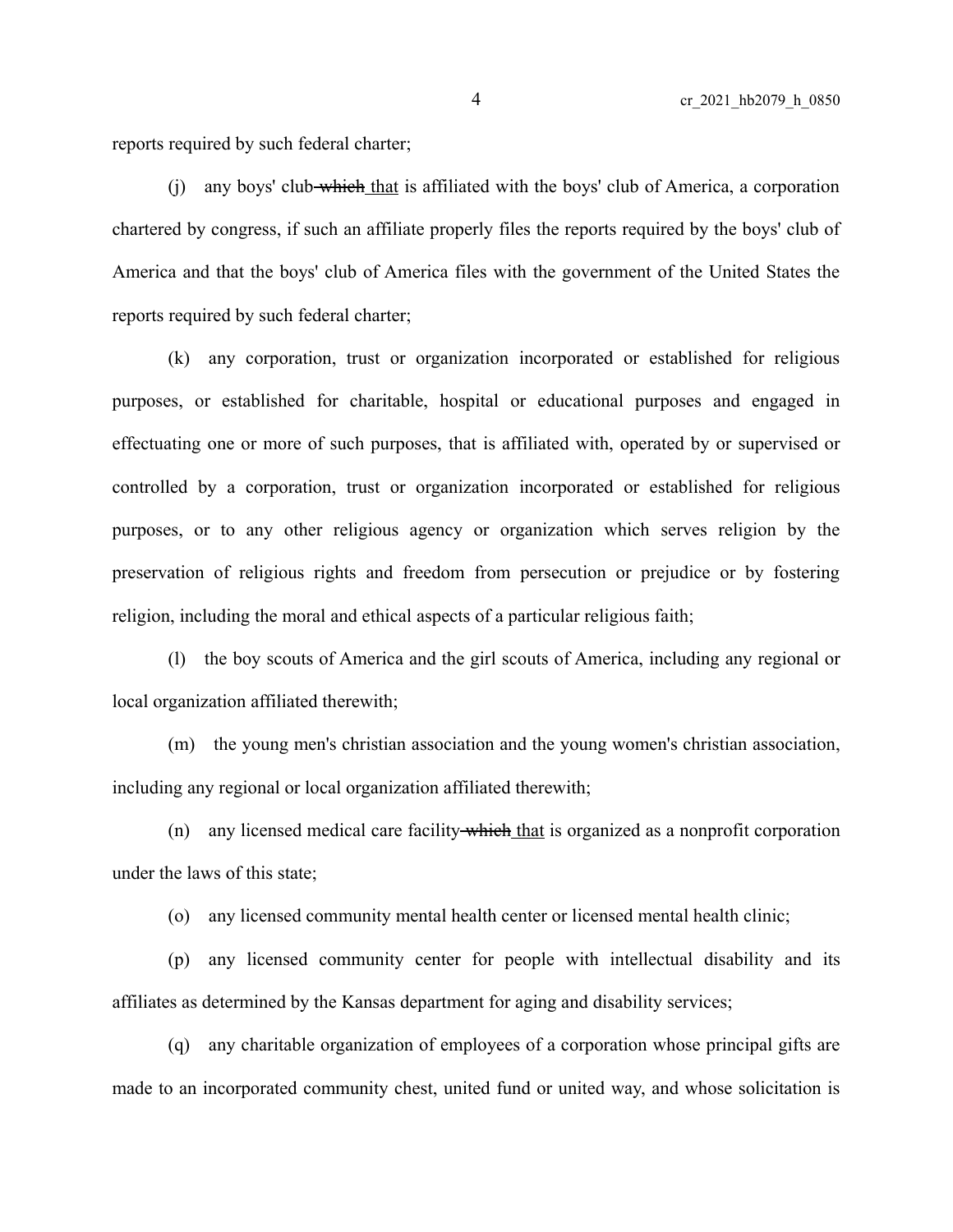limited to such employees;

(r) any community foundation or community trust to which deductible contributions can be made by individuals, corporations, public charities and private foundations, as well as other charitable organizations and governmental agencies for the overall purposes of the foundation or to particular charitable and endowment funds established under agreement with the foundation or trust for the charitable benefit of the people of a specific geographic area and which that is a nonprofit organization exempt from federal income taxation pursuant to section 501(a) of the internal revenue code of 1986, as in effect on the effective date of this act, by reason of qualification under section  $501(c)(3)$  of the internal revenue code of 1986, as in effect on the effective date of this act, and which that is deemed a publicly supported organization and not a private foundation within the meaning of section  $509(a)(1)$  of the internal revenue code of 1986, as in effect on the effective date of this act;

(s) any charitable organization-which that does not intend to or does not actually solicit or receive contributions from more than 100 persons;

(t) any charitable organization the funds of which are used to support an activity of a municipality of this state;

(u) the junior league, including any local community organization affiliated therewith; and

(v) any charitable organization that is an animal shelter licensed pursuant to K.S.A. 47- 1701 et seq., and amendments thereto.

Sec. 5. K.S.A. 17-1763 is hereby amended to read as follows: 17-1763. (a) Except for charitable organizations exempt under K.S.A. 17-1762, and amendments thereto, no charitable organization shall solicit funds in this state, nor employ a professional fund raiser to solicit funds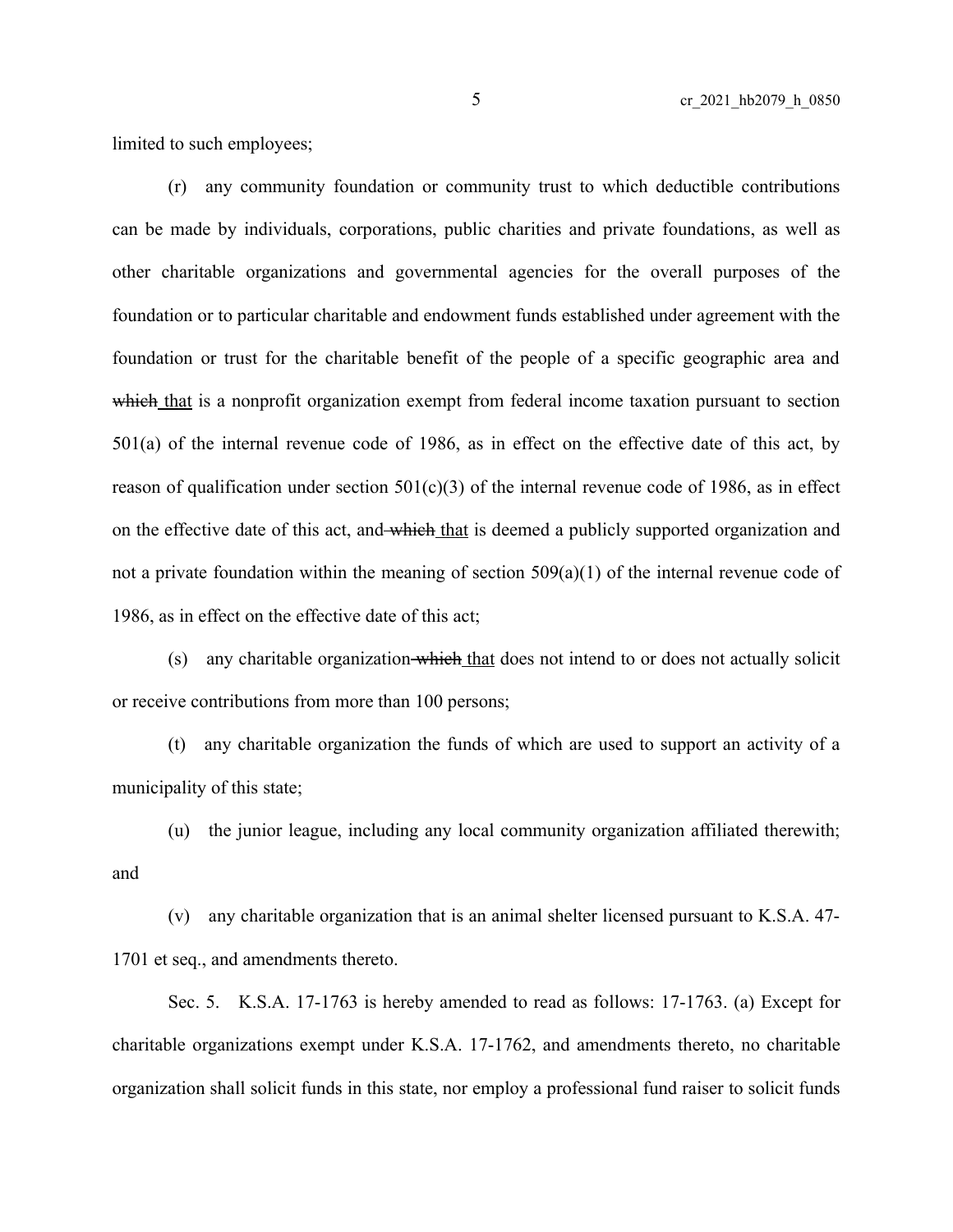in this state, for any charitable purpose, unless such organization has filed with the office of the secretary of state of the state of Kansas, a registered statement with the attorney general prior to solicitation.

(b) The secretary of state attorney general shall prescribe registration forms which that shall be signed and sworn to by two authorized officers of the organization, including the chief fiscal officer, and which shall include the following information about such organization's activities in this state:

(1) The name of the organization and the name or names under which it intends to solicit;

(2) the purpose for which such organization was organized;

(3) the principal mailing address and street address of the organization and the mailing addresses and street addresses of any offices in this state;

(4) the names and mailing addresses and street addresses of any subsidiary or subordinate chapters, branches or affiliates in this state;

(5) the place where and the date when the organization was legally established, the form in which such organization is organized and a reference to any determination of such organization's tax-exempt status, if any, under the federal internal revenue code of 1986;

(6) the names and mailing addresses and street addresses of the officers, directors, trustees and principal salaried employees of the organization;

(7) the name and mailing address and street address of the person having custody of such organization's financial records;

(8) the names of the individuals or officers of the organization who will have responsibility for the custody of the contributions;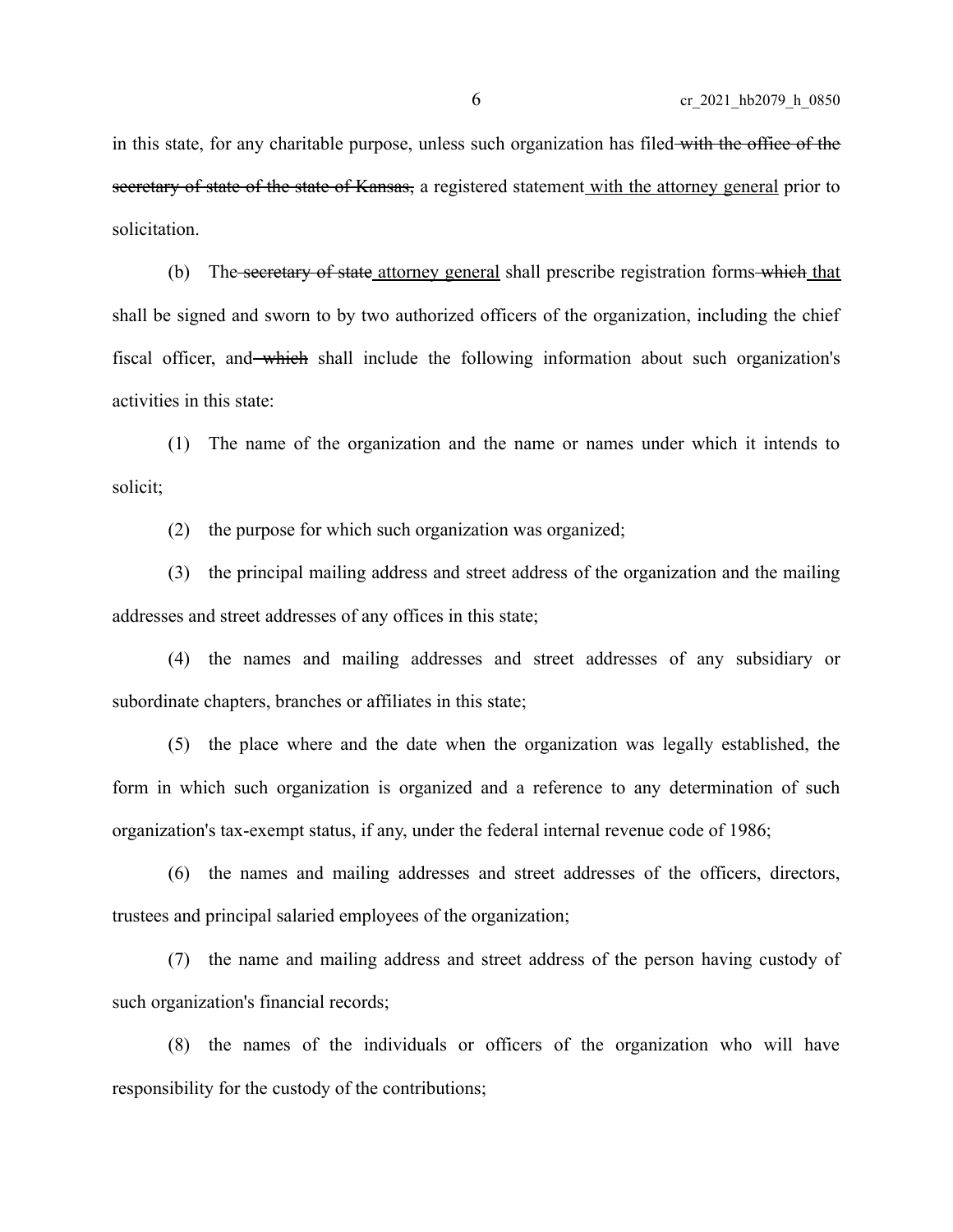(9) the names of the individuals or officers of the organization who will have responsibility for the distribution of the contributions;

(10) the names of the individuals or officers of the organization who will have responsibility for the conduct of solicitation activities;

(11) the general purposes for which the organization intends to solicit contributions;

(12) a statement indicating whether the organization intends to solicit contributions directly or have such solicitation done on such organization's behalf by others and naming any professional fund raiser the organization intends to use;

(13) a statement indicating whether the organization is authorized by any other governmental authority to solicit contributions and whether such organization is or has ever been enjoined by any court from soliciting contributions;

(14) the cost of fund raising fundraising incurred or anticipated to be incurred by the organization, including a statement of such costs as a percentage of contributions received; and

(15) a copy of the federal income tax return of the charitable organization, if the charitable organization is required to file such; otherwise a financial statement covering complete disclosure of the fiscal activities of the organization during the preceding year. The financial statement shall be submitted on forms approved by the secretary of state attorney general, signed and sworn by at least two authorized officers of the organization, including the chief fiscal officer. Such financial statement shall include a balance sheet and statement of income and expense, clearly setting forth the following: Gross receipts and gross income from all sources, broken down into total receipts and income from each separate solicitation project or source; cost of administration; cost of solicitation; cost of programs designed to inform or educate the public; funds or properties transferred out of this state, with explanation as to recipient and purpose; and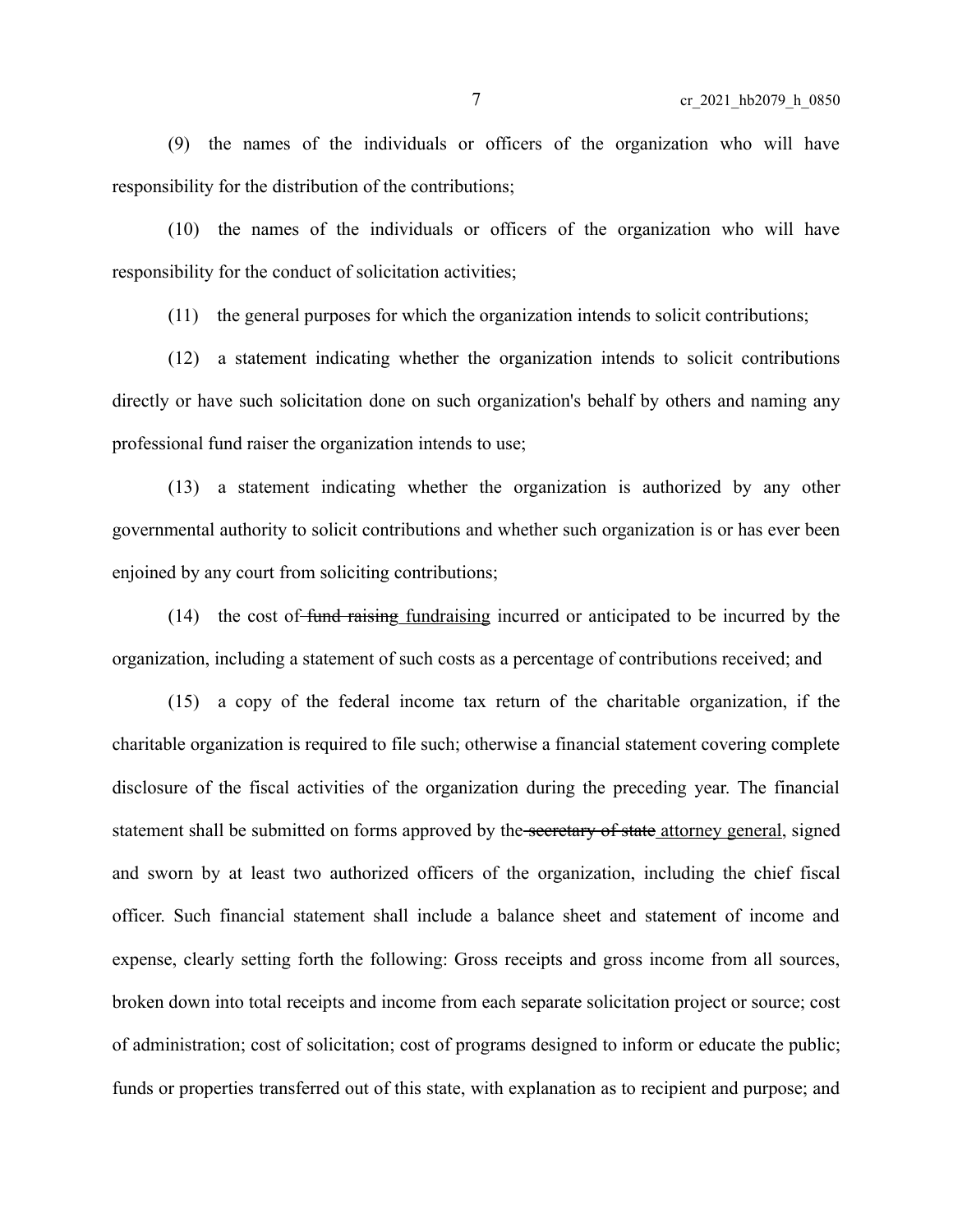total net amount disbursed or dedicated for each major purpose, charitable or otherwise.

(c) A charitable organization that received contributions in excess of \$500,000 during the organization's most recently completed fiscal year shall file, in addition to the federal income tax returns or the statement required by subsection (b), an audited financial statement for the charitable organization's most recently completed fiscal year, prepared in accordance with generally accepted accounting principles, and the opinion of an independent certified public accountant on the financial statement.

(d) Upon receipt of any such a proper registration and payment of applicable fees, the secretary of state attorney general shall issue a charitable solicitation license and identification number. All certificates of registration and identification numbers issued to charitable organizations shall expire on the last day of the sixth month following the month in which the fiscal year of the charitable organization ends.

(e) Every charitable organization required to register with the secretary of state attorney general shall pay a fee of \$20 \$25 with each registration.

 $(f)$  (1) The secretary of state attorney general may adopt rules and regulations necessary for the administration of this the charitable organizations and solicitations act.

(2) All rules and regulations, orders, directives and standards of the secretary of state relating to the charitable organizations and solicitations act that are in effect on June 30, 2021, shall be deemed to be the rules and regulations, orders, directives and standards of the attorney general and shall continue to be effective until amended, revoked or nullified pursuant to law.

Sec. 6. K.S.A. 17-1764 is hereby amended to read as follows: 17-1764. (a) No person shall act as a professional fund raiser for a charitable organization or for any religious organization as described in subsection  $(k)$  of K.S.A. 17-1762 $(k)$ , and amendments thereto,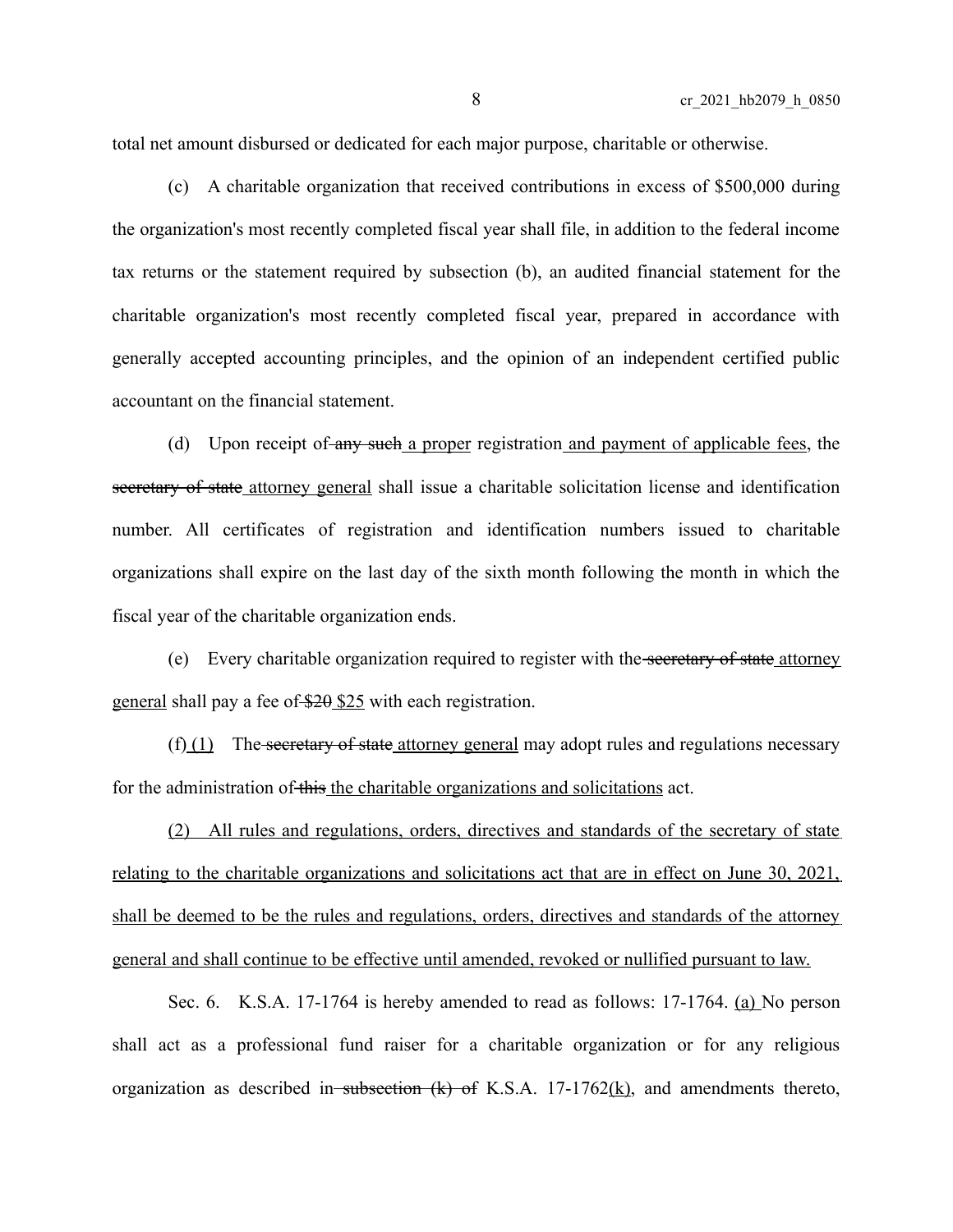before such person has registered with the secretary of state attorney general or after the expiration or cancellation of such registration or any renewal of such registration.

(b) Applications An application for registration and reregistration or renewal shall be in writing and under oath in the form prescribed by the secretary of state attorney general. Registration or reregistration shall be in effect for a period of one year, or a part thereof, expiring on June 30, and may be renewed upon written application, under oath, in the form prescribed by the secretary of state for additional one year one-year periods.

(c) Every professional fund raiser required to register pursuant to this act with the attorney general shall:

## (1) Pay a fee of \$25 with each registration or renewal; and

(2) file an annual written report with the secretary of state attorney general containing such information as the secretary attorney general may require by rule and regulation rules and regulations adopted pursuant to K.S.A. 17-1763, and amendments thereto.

Sec. 7. K.S.A. 17-1765 is hereby amended to read as follows: 17-1765. (a) No person shall act as a professional solicitor in the employ of a professional fund raiser before such person has registered with the secretary of state attorney general or after the expiration or cancellation of such registration or any renewal of such registration.

(b) An application for registration or reception renewal shall be in writing, and under oath—and in the form prescribed by the—secretary of state. Upon receipt of any suchregistration, the secretary of state shall issue a professional solicitor's license and identification number attorney general. Such registration or reregistration Registration shall be in effect for a period of one year, or a part thereof, expiring on June 30, and may be renewed upon written application, under oath, in the form prescribed by the secretary of state for an additional one-year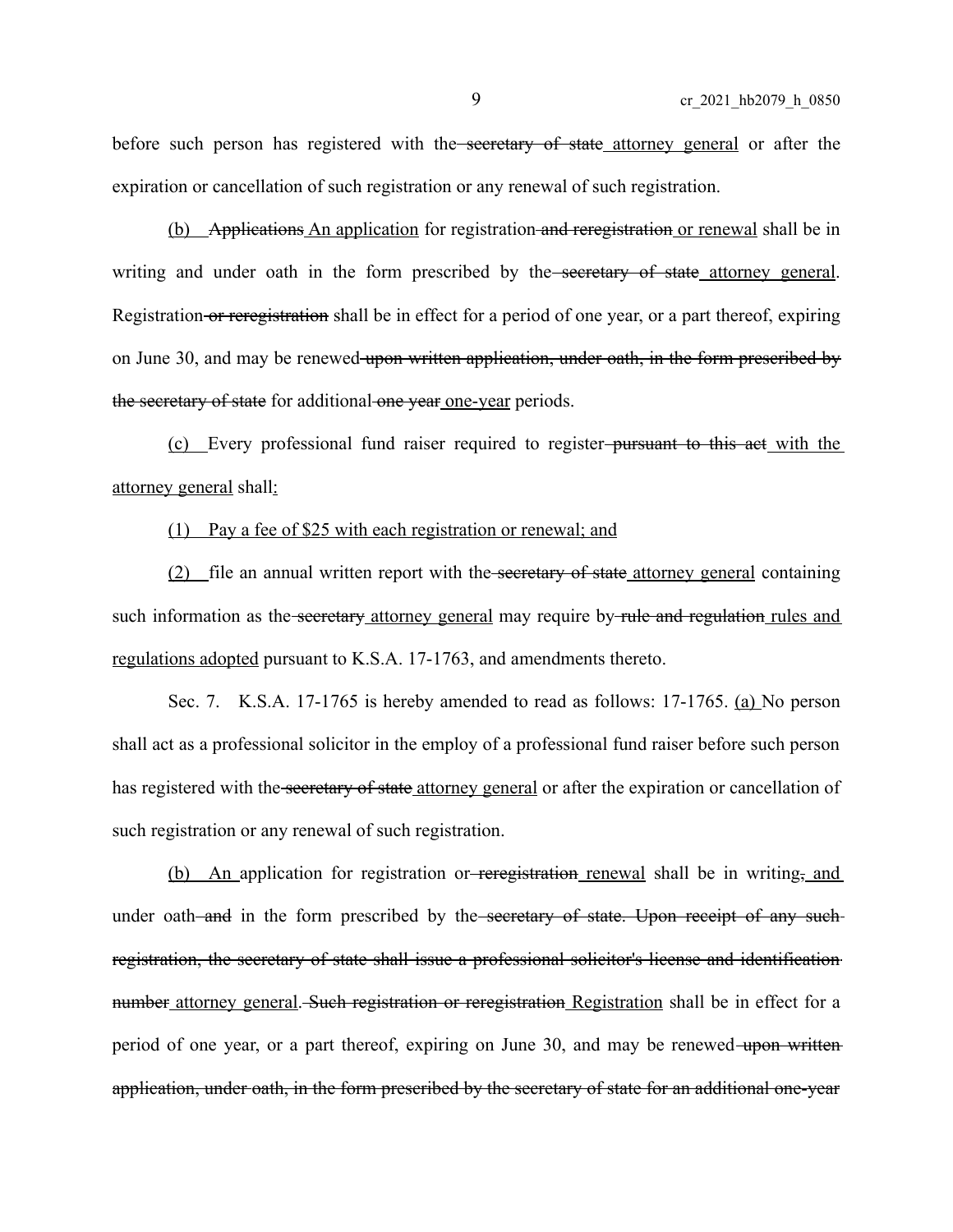period for additional one-year periods.

(c) Upon receipt of a proper registration or renewal and payment of applicable fees, the attorney general shall issue a professional solicitor's license and identification number.

(d) Every professional solicitor required to register with the attorney general shall pay a fee of \$25 with each registration or renewal.

Sec. 8. K.S.A. 17-1766 is hereby amended to read as follows: 17-1766. All solicitations by professional solicitors shall contain the following disclosures at the point of solicitation:

(a) The name, address and telephone number of the charitable organization;

(b) the registration number, obtained pursuant to K.S.A. 17-1763, and amendments thereto, for the charitable organization;

(c) if the solicitation is made by a person acting as a professional solicitor, the registration number obtained pursuant to K.S.A. 17-1765, and amendments thereto; and

(d) that an annual financial report required by K.S.A. 17-1763, and amendments thereto, for the preceding fiscal year is on file with the secretary of state attorney general.

Sec. 9. K.S.A. 17-1769 is hereby amended to read as follows: 17-1769. The following acts and practices are hereby declared unlawful as applied to the planning, conduct or execution of any solicitation or charitable purpose:

(a) Operating in violation of, or failing to comply with, any of the requirements of this the charitable organizations and solicitations act;

(b) utilizing any deceptive acts or practices whether or not any person has in fact been misled. Deceptive acts or practices include, but are not limited to, the following:

(1) The intentional use in any solicitation of exaggeration, innuendo or ambiguity as to a material fact; and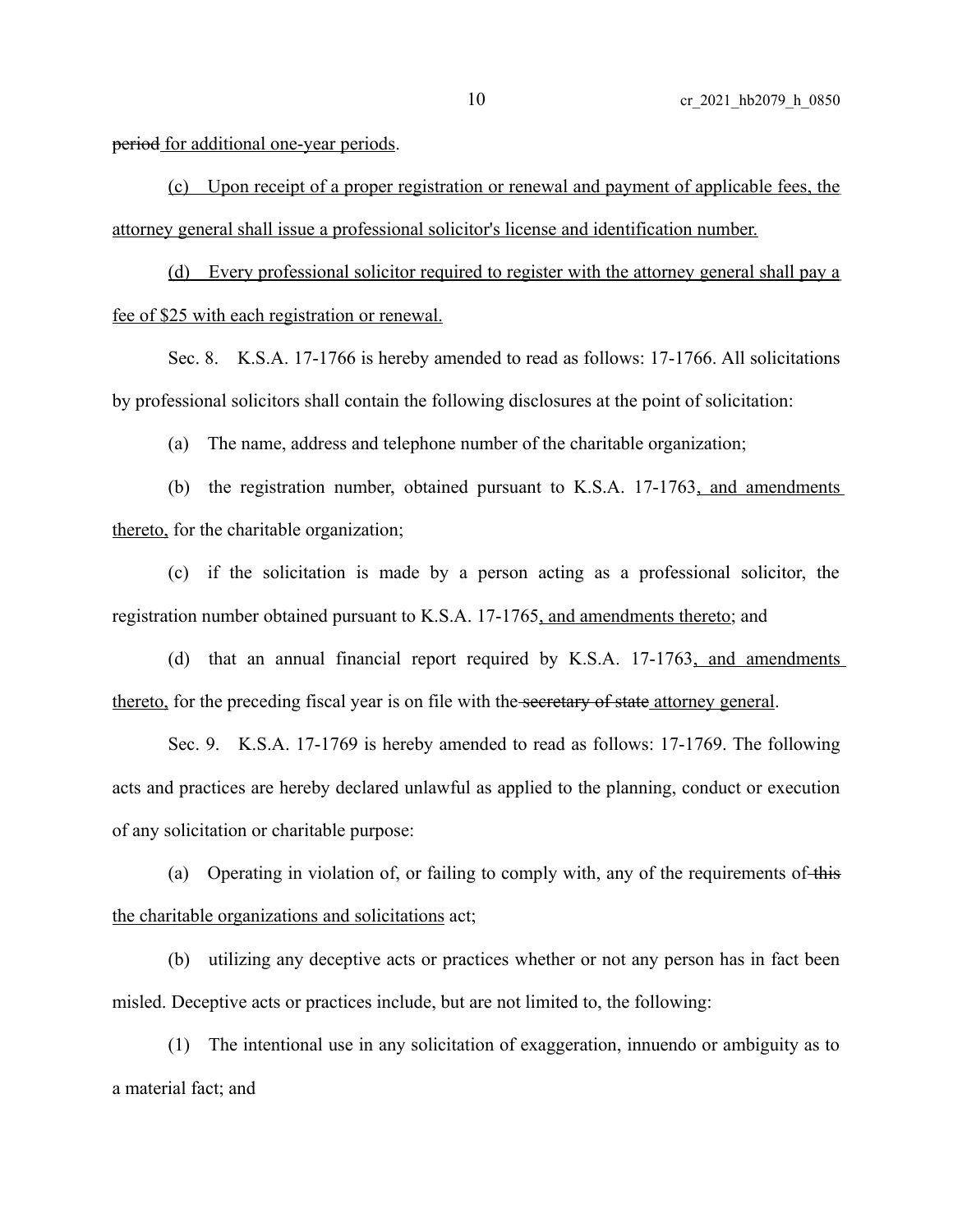(2) the intentional failure to state a material fact, or the intentional concealment, suppression or omission of a material fact in any solicitation;

(c) utilizing any unconscionable acts or practices. An unconscionable act or practice violates this the charitable organizations and solicitations act whether it occurs before, during or after the solicitation.

(1) The unconscionability of an act or practice is a question for the court.

(2) In determining whether an act or practice is unconscionable, the court shall consider circumstances which that the charitable organization or fund raiser knew or had reason to know including, but not limited to, the following:

(A) Taking advantage of a person's inability to reasonably protect such person's interests because of the person's physical infirmity, ignorance, illiteracy, inability to understand the language of a solicitation or similar factor; and

(B) using undue pressure in soliciting;

(d) utilizing any representation that implies the contribution is for or on behalf of a charitable organization or utilizing any emblem, device or printed matter belonging to or associated with a charitable organization, without obtaining authorization in writing from the charitable organization;

(e) utilizing a name, symbol or statement so closely related or similar to that used by another charitable organization that the use thereof would tend to confuse or mislead a solicited person, whether or not any person has in fact been misled;

(f) misrepresenting or misleading any person in any manner to believe that the person on whose behalf a solicitation or charitable purpose is being conducted is a charitable organization;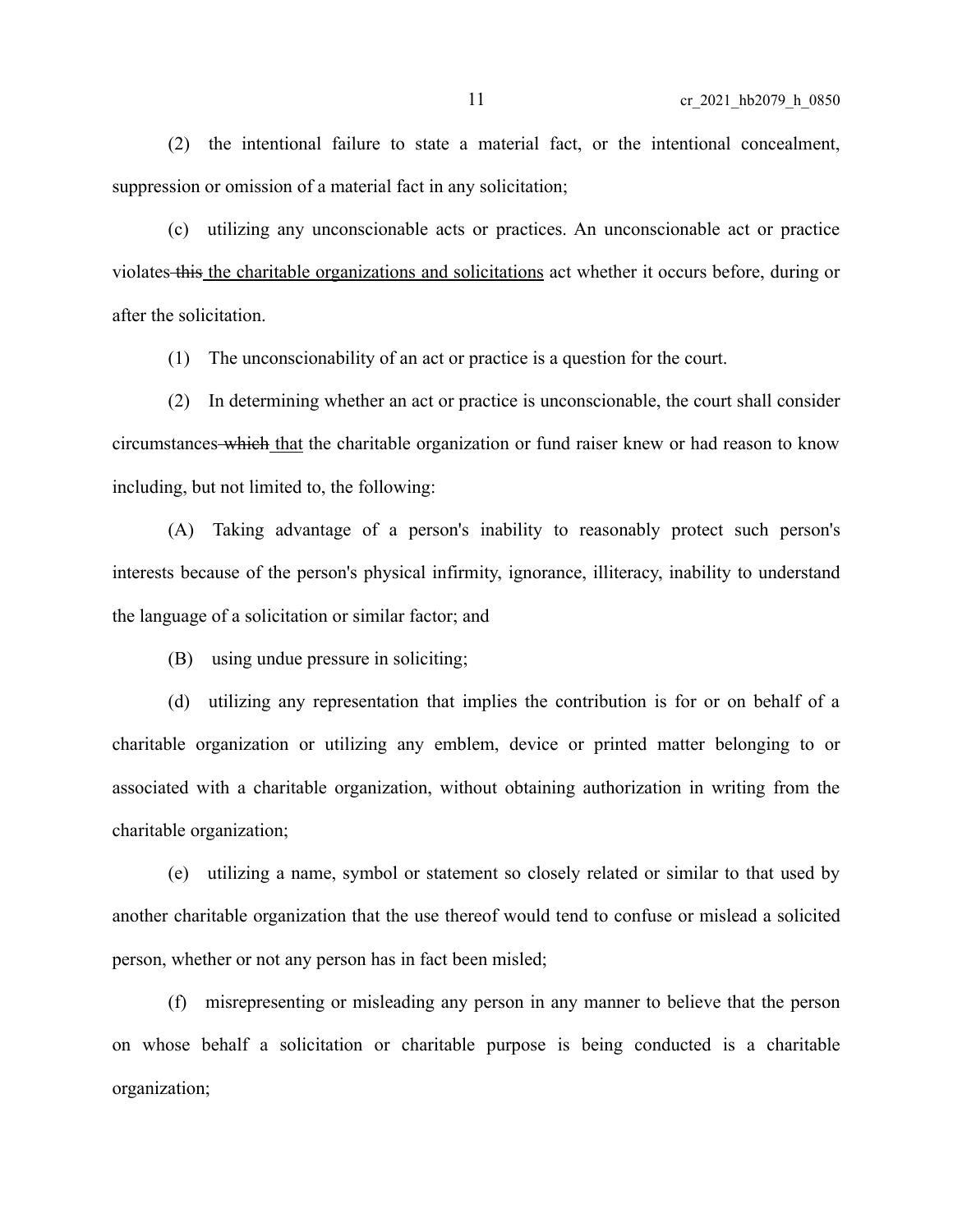(g) using donations for purposes other than those stated in an organization's articles of incorporation or current registration statements filed with the secretary of state attorney general;

(h) using donations for purposes other than those stated in solicitations;

(i) using donations for other than charitable purposes;

(j) misrepresenting or misleading any person in any matter, to believe that any other person or governmental unit sponsors, endorses or approves such solicitation or charitable purpose when such other person has not given consent in writing to the use of such person's name for these purposes; and

(k) utilizing or exploiting the fact of registrations so as to lead any person to believe that such registration in any manner constitutes an endorsement or approval by the state.

Sec. 10. K.S.A. 17-1771 is hereby amended to read as follows: 17-1771. Registration under this the charitable organizations and solicitations act shall not be deemed to constitute an endorsement by the state of Kansas of any registering charitable organization, professional fund raiser or professional solicitor. It shall be unlawful for any charitable organization, professional fund raiser or professional solicitor to represent, directly or indirectly, by advertising or any other manner, that such charitable organization, professional fund raiser or professional solicitor has registered or otherwise complied with the provisions of this the charitable organizations and solicitations act, for the purpose of solicitation and collection of funds for charitable purposes. The secretary of state attorney general shall cancel the registration of any organization, professional fund raiser or professional solicitor that violates the provisions of this section.

Sec. 11. K.S.A. 17-1772 is hereby amended to read as follows: 17-1772. (a) The secretary of state attorney general may enter into reciprocal agreements relating to the charitable organizations and solicitations act with a like authority of any other state or states for the purpose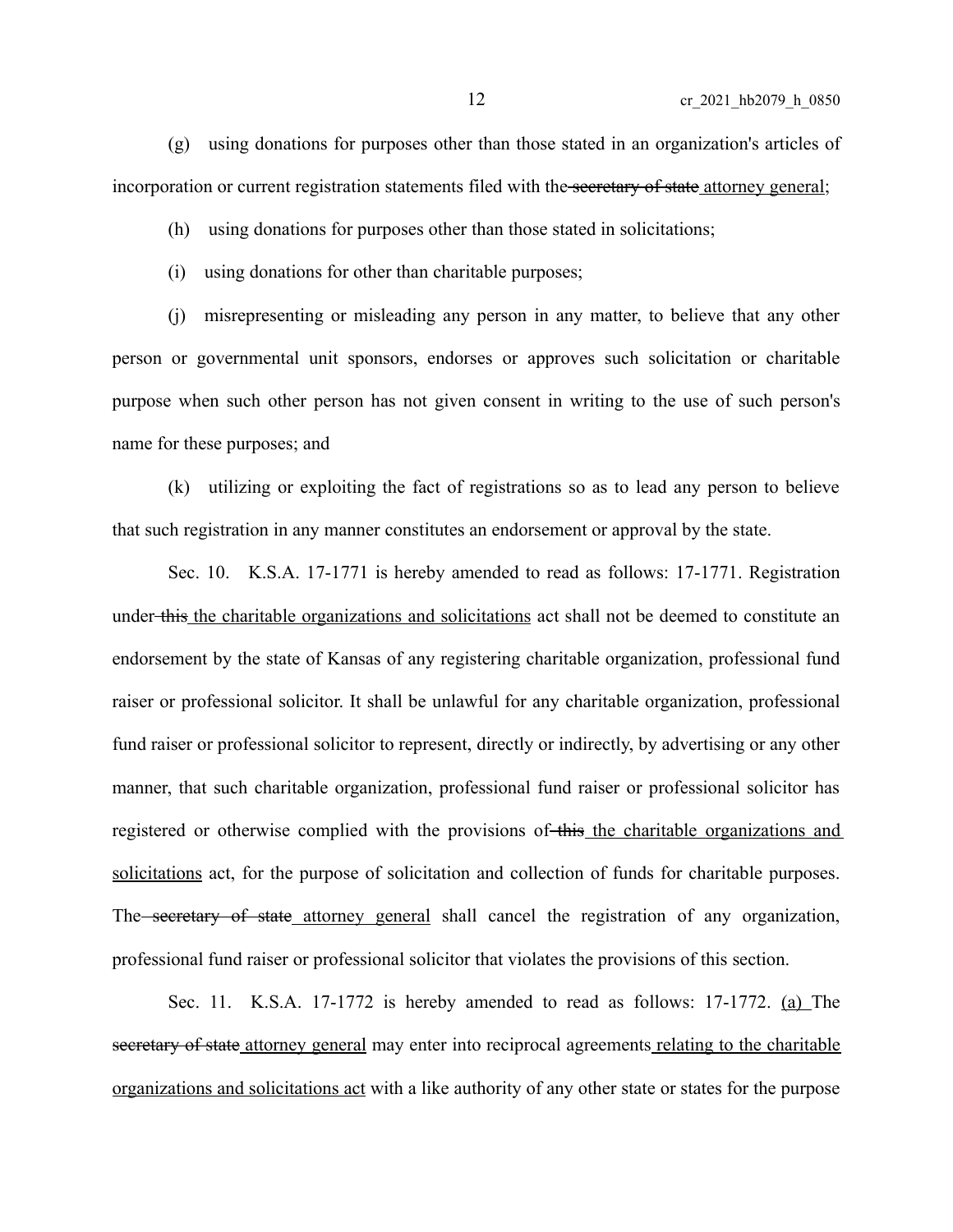of exchanging information made available to the secretary of state attorney general or to such other like authority.

(b) All reciprocal agreements entered into by the secretary of state relating to the charitable organizations and solicitations act that are in effect on June 30, 2021, shall be deemed to be reciprocal agreements entered into by the attorney general and shall continue to be effective until amended, revoked or nullified pursuant to law.

Sec. 12. K.S.A. 46-236 is hereby amended to read as follows: 46-236. (a) No state officer or employee, candidate for state office or state officer elect shall solicit any economic opportunity, gift, loan, gratuity, special discount, favor, hospitality, or service from any person known to have a special interest, under circumstances where such officer, employee, candidate or state officer elect knows or should know that a major purpose of the donor in granting the same could be to influence the performance of the official duties or prospective official duties of such officer, employee, candidate or state officer elect.

(b) Except when a particular course of official action is to be followed as a condition thereon, this section shall not apply to: (1) Any contribution reported in compliance with the campaign finance act; (2) a commercially reasonable loan or other commercial transaction in the ordinary course of business; (3) any solicitation for the benefit of any charitable organization which is required to file a registration statement with the secretary of state attorney general pursuant to K.S.A. 17-1761, and amendments thereto, or which is exempted from filing such statement pursuant to K.S.A. 17-1762, and amendments thereto, or for the benefit of any educational institution or such institution's endowment association, if such association has qualified as a nonprofit organization under paragraph  $(3)$  of subsection  $(e)$  of section 501 $(c)(3)$  of the internal revenue code of 1986, as amended; (4) any solicitation for the benefit of any national